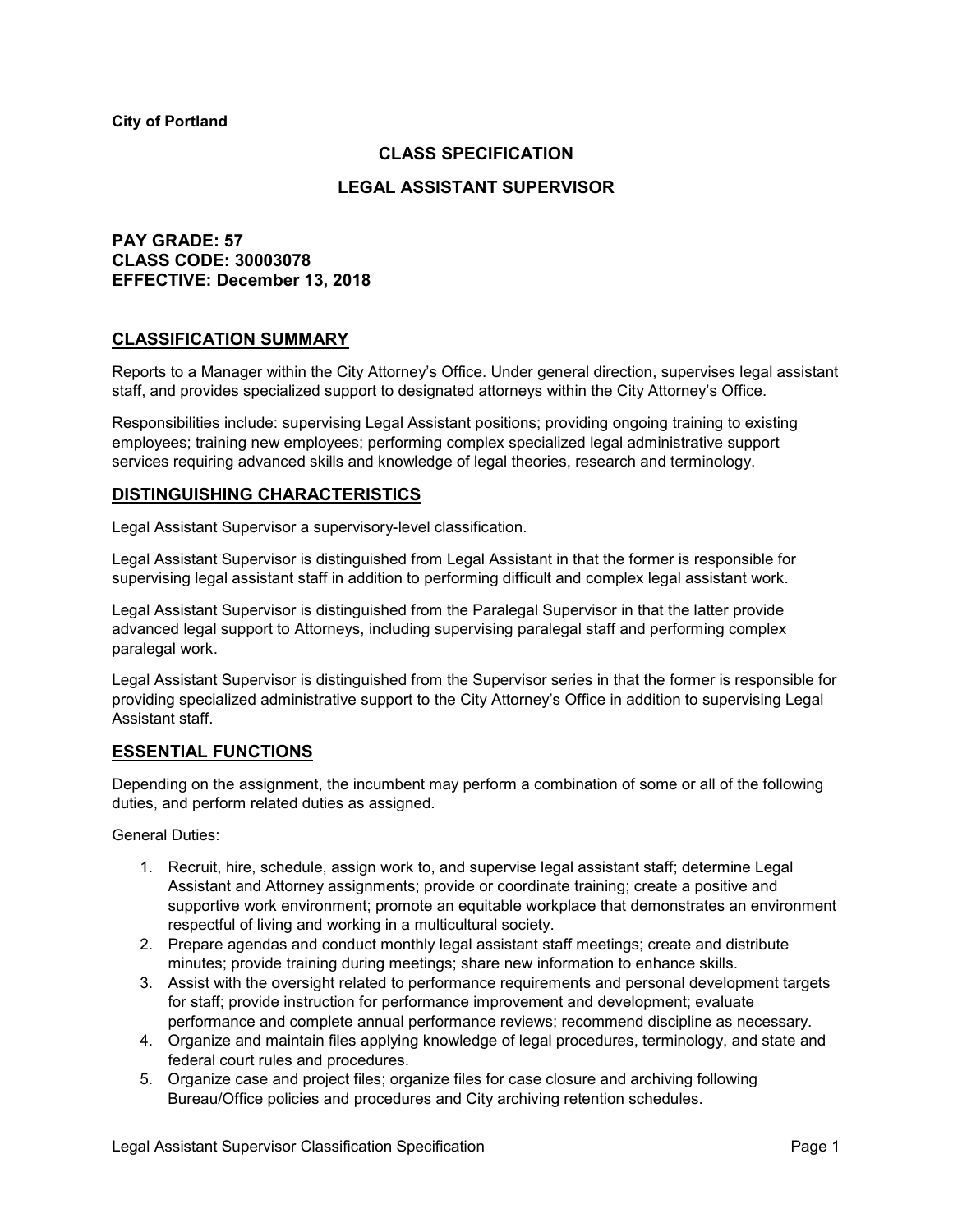- 6. Transcribe dictations, including letters, memos, pleadings, briefs, reports, ordinances, resolutions, and City Council documents.
- 7. Draft and prepare legal documents, including discovery documents, deposition summaries, pleadings, subpoenas, settlement documents, ordinances, resolutions, City Code revisions, memoranda, reports, and other notices and correspondence.
- 8. Contact opposing counsel when appropriate; prepare exhibits and exhibit binders for attorneys and judges; submit final pleadings as required by Court rules; prepare appellate and labor posthearing briefs.
- 9. Schedule meetings with attorneys, City staff, outside attorneys, witnesses, and other parties.
- 10. Update and maintain case status and associated actions and deadlines in litigation software program and calendars; notify attorneys and paralegals of deadlines; maintain attorney case lists.
- 11. Consult with attorneys and paralegals to discuss cases and prepare for arbitration or trial; create attorney trial and related notebooks; contact witnesses and schedule pretrial and trial appearances.
- 12. Respond to inquiries and requests from City staff and the public; respond to public records requests.
- 13. Monitor relevant statutes, rules, and procedures; incorporate required changes to forms and procedures; education attorneys and office staff on pertinent legal developments.

# **SUPERVISION RECEIVED AND EXERCISED**

The work of this classification is performed under general direction by a Manager within the City Attorney's Office.

Directly supervises a minimum of four (4) employees, including Legal Assistant positions.

## **KNOWLEDGE/SKILLS/ABILITIES REQUIRED**

- 1. Thorough knowledge of federal, state, and local laws, statutes, regulations, and ordinances, including civil, administrative, labor, employment, and environmental law.
- 2. Thorough knowledge of law office administration, court procedures, rules of evidence, public records laws and practices, and courtroom hearing procedures.
- 3. Thorough knowledge of legal terminology, forms, documents, and electronic filing.
- 4. Knowledge of principles and practices of leadership, business communication, public administration, and program evaluation.
- 5. Knowledge of principles and standards of employee supervision, including training, scheduling, and performance evaluation.
- 6. Ability to produce legal documents and proofread and edit drafts for spelling and grammar.
- 7. Ability to prepare clear, accurate, concise, and persuasive pleadings, reports, correspondence, and other written materials.
- 8. Ability to organize and maintain legal files, cases, and calendars.
- 9. Ability to read and understand procedure manuals and medical, legal, and police reports.
- 10. Ability to maintain sensitive and confidential information.
- 11. Ability to establish and maintain effective working relationships with those contacted in the course of work; demonstrate tact, diplomacy, and patience; gain cooperation through discussion and collaboration.
- 12. Ability to supervise a multicultural workforce, promote an equitable workplace environment, and apply equitable program practices to diverse and complex City services.
- 13. Ability to communicate effectively, both verbally and in writing.
- 14. Ability to utilize City-specific technology and general office software, including litigation software.
- 15. Ability to prioritize a large volume of legal support duties including conflicting requests, fluctuating workload, and competing deadlines; work independently and under pressure.